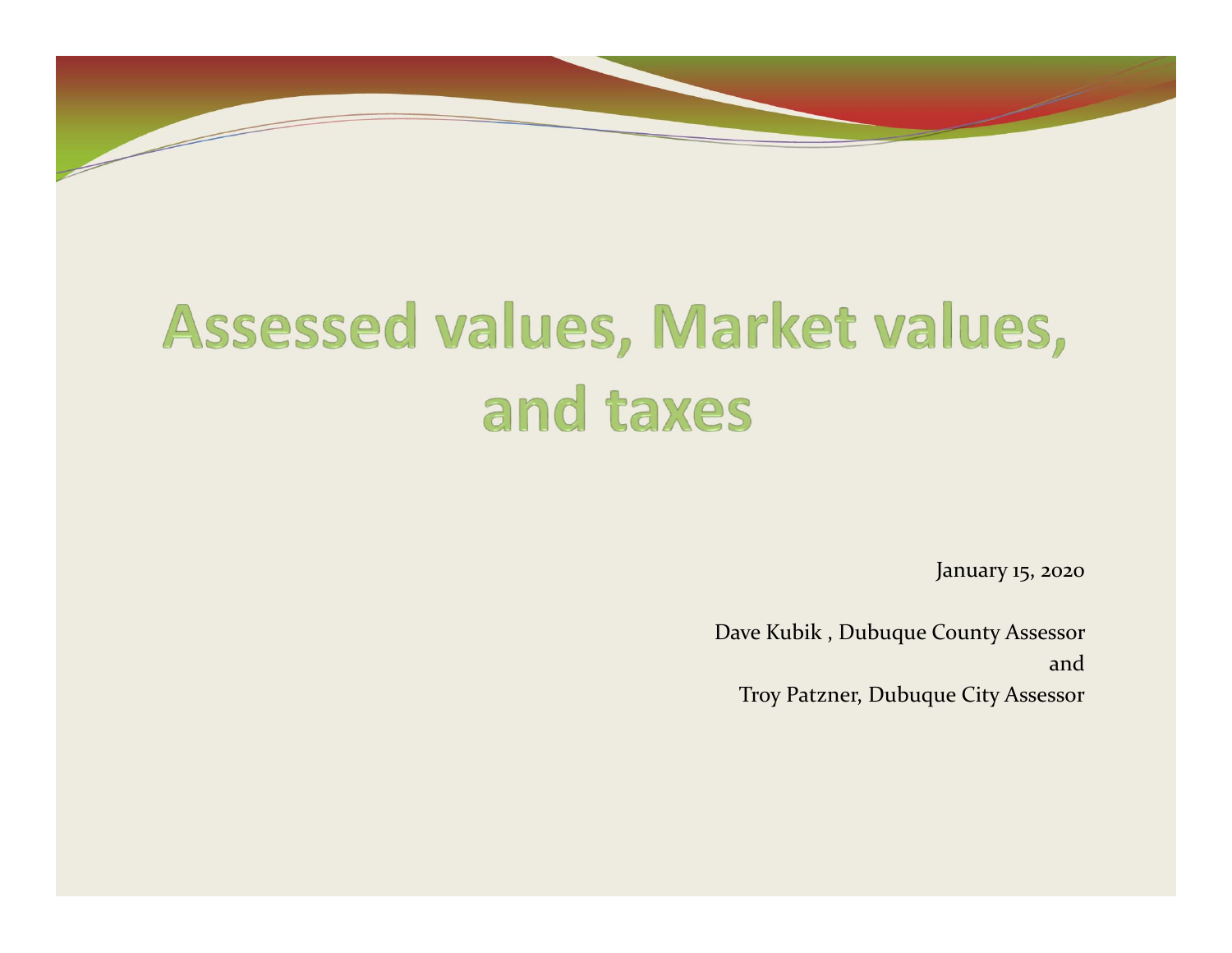## Tax Cycle Timing

- $\bullet$  1/1/2019 Assessed value established
	- (Construction and changes made during <sup>2018</sup> calendar year)
- 9/23/2019 Final equalization orders are issued
	- ( Multi-Residential parcels outside DBQ  $+17\%$  )
- 10/21/2019 Rollback established for each classification
	- Rollback is applied and **Taxable Values** are now known
- 7/1/2019 through 6/30/2020 Ownership and accrual period
- $\bullet$  Jan ‐Feb ‐March of 2020– Budget hearings determine revenue needs
	- $\bullet$ Revenue needs will determine the levy rate
- July ‐ August <sup>2020</sup> tax bills are calculated and mailed to owners
- $\bullet$ Tax bills are due in Sept <sup>2020</sup> and March <sup>2021</sup>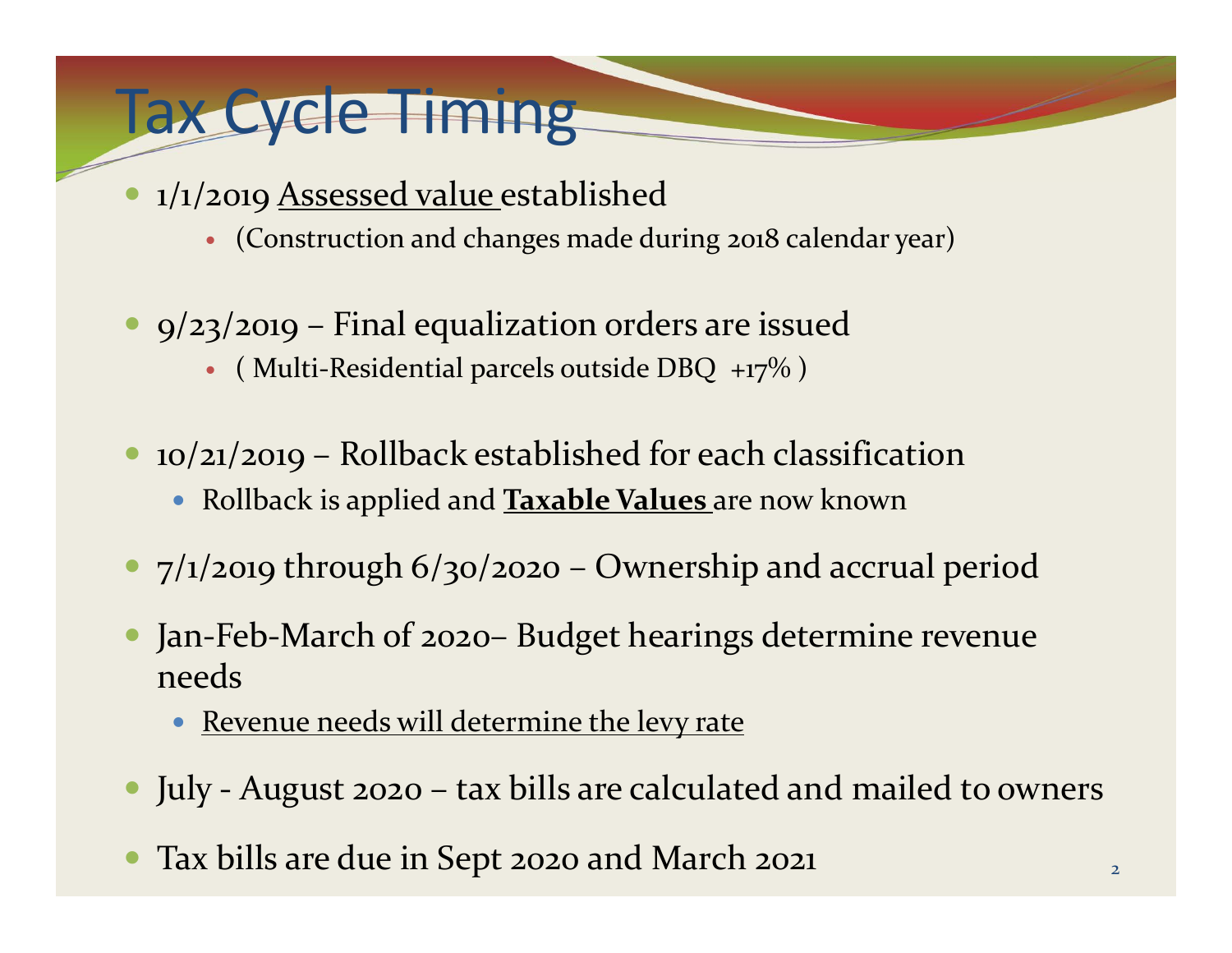# Why do taxes increase on a property?

- $\bullet$  Primary reasons:
	- Increase in governmental spending
	- Individual value change with a parcel(s)
	- Tax burden "shift" between different classes of property (Agricultural, Residential, Multi ‐Residential, Commercial, Industrial, Utilities and Railroads)
		- It will happen this year due to revaluation, equalization orders and rollback changes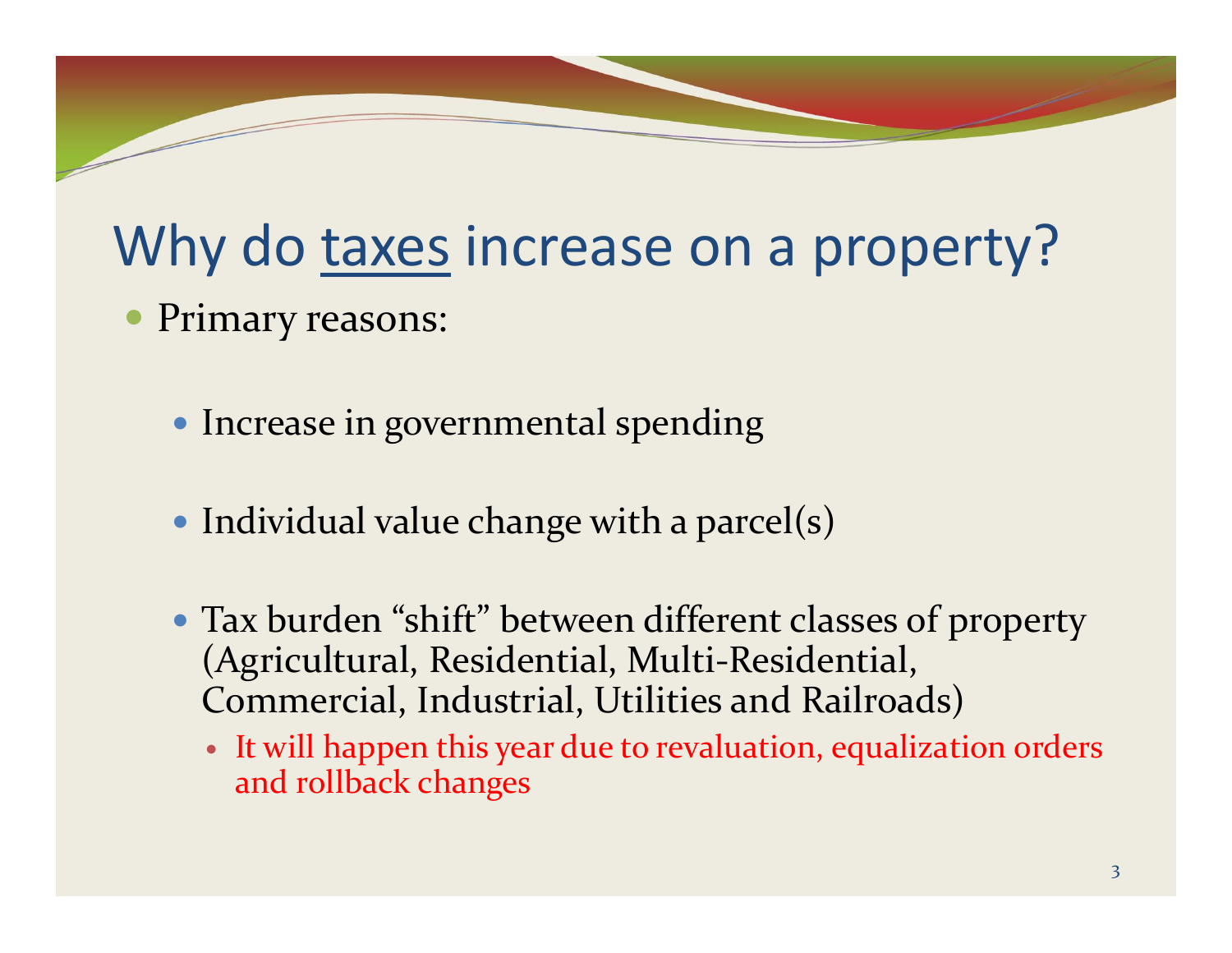#### **Revaluation notes on Residential and ag dwellings**

- $\bullet$  2019 was a reassessment year, and there were major assessed value changes made in both the city and county.
	- $\bullet$  Outside DBQ, the average increase in assessment was 5.4%. Inside DBQ the increase will average 4.6%.
	- These are only averages. Some individual changes will be much larger depending on the sales in each area of the city or county.
- The rollback will still play a roll in tax calculations. This year, Residential parcels will receive a 55.07% rollback factor. Last year the rollback was 56.92%.
	- Let's look at how this will affect taxable values….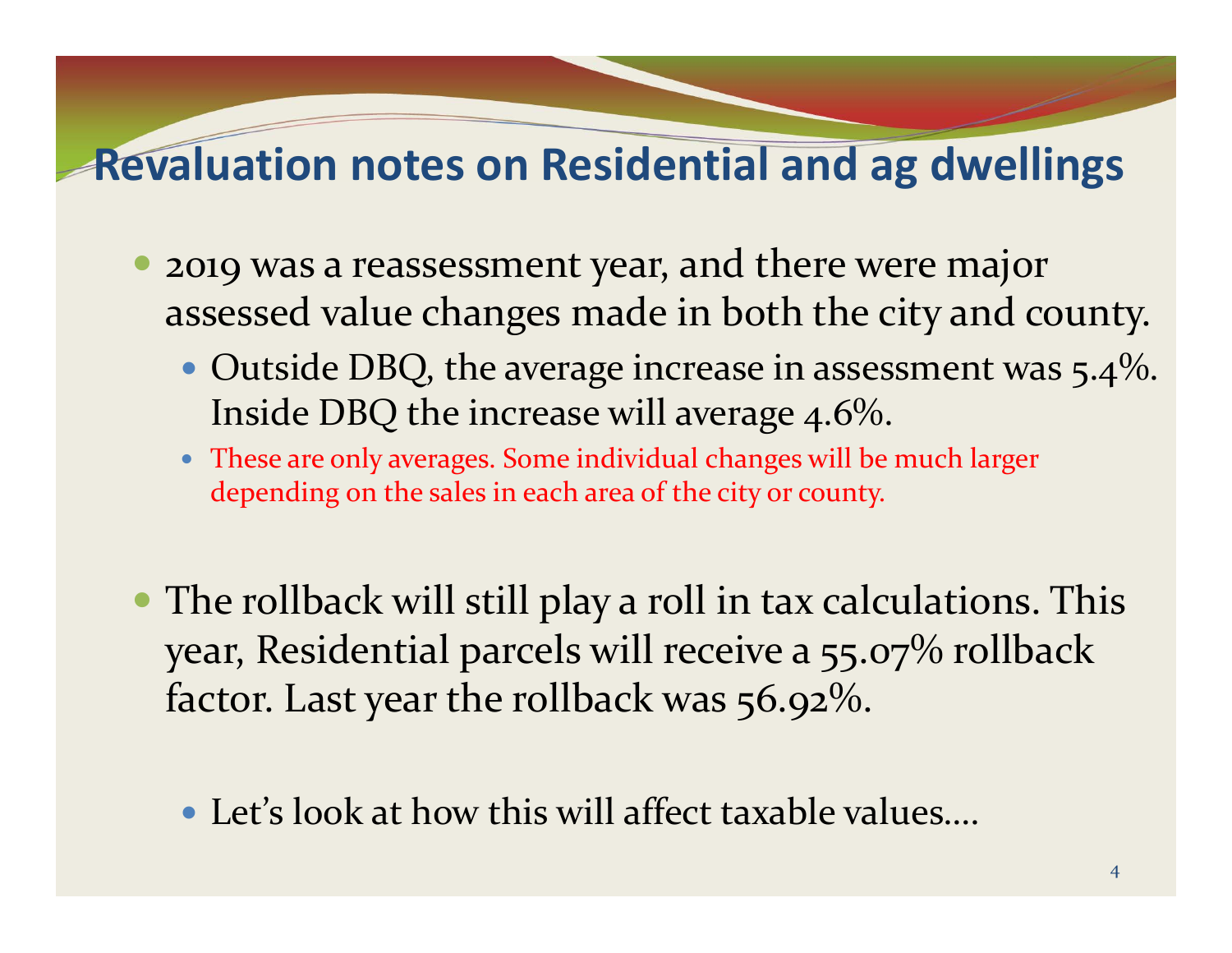**Residential parcels (and agricultural dwellings)**

Taxable value calculation example

| Assessed value          |         |          | Rollback Taxable value |
|-------------------------|---------|----------|------------------------|
| Last year               | 100,000 | 0.56918  | 56,918                 |
| This year               | 105,000 | 0.550743 | 57,828                 |
| $\%$ of change $+5.0\%$ |         | $-3.2\%$ | $+1.6\%$               |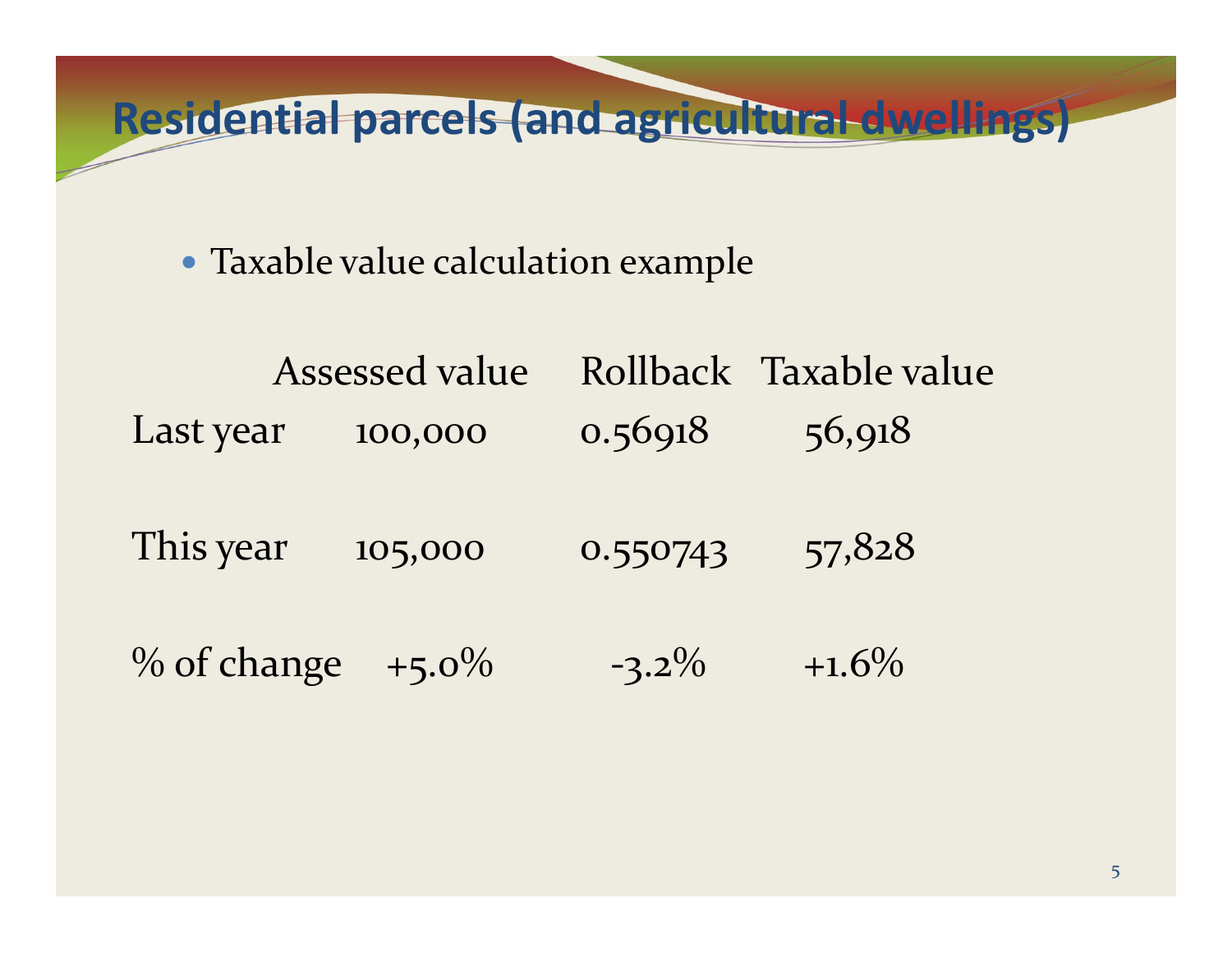#### **Revaluation notes on Agricultural parcels**

(Based upon a productivity value – 2013 through 2017 crop years)

- $\bullet$  Most counties in Iowa saw a reduction in agricultural assessed value. (The state ‐wide average was a 29% decrease.)
	- Assessed values throughout the city and county went down an average of 30.4%.
- $\bullet$  Due to this statewide decrease in assessed values, and the requirement that the rollback factor must allow a 3%  $\,$ statewide growth, the Ag rollback will go to 81.48% (from <sup>5</sup>6.13%).
	- Let's look at how this will affect taxable values….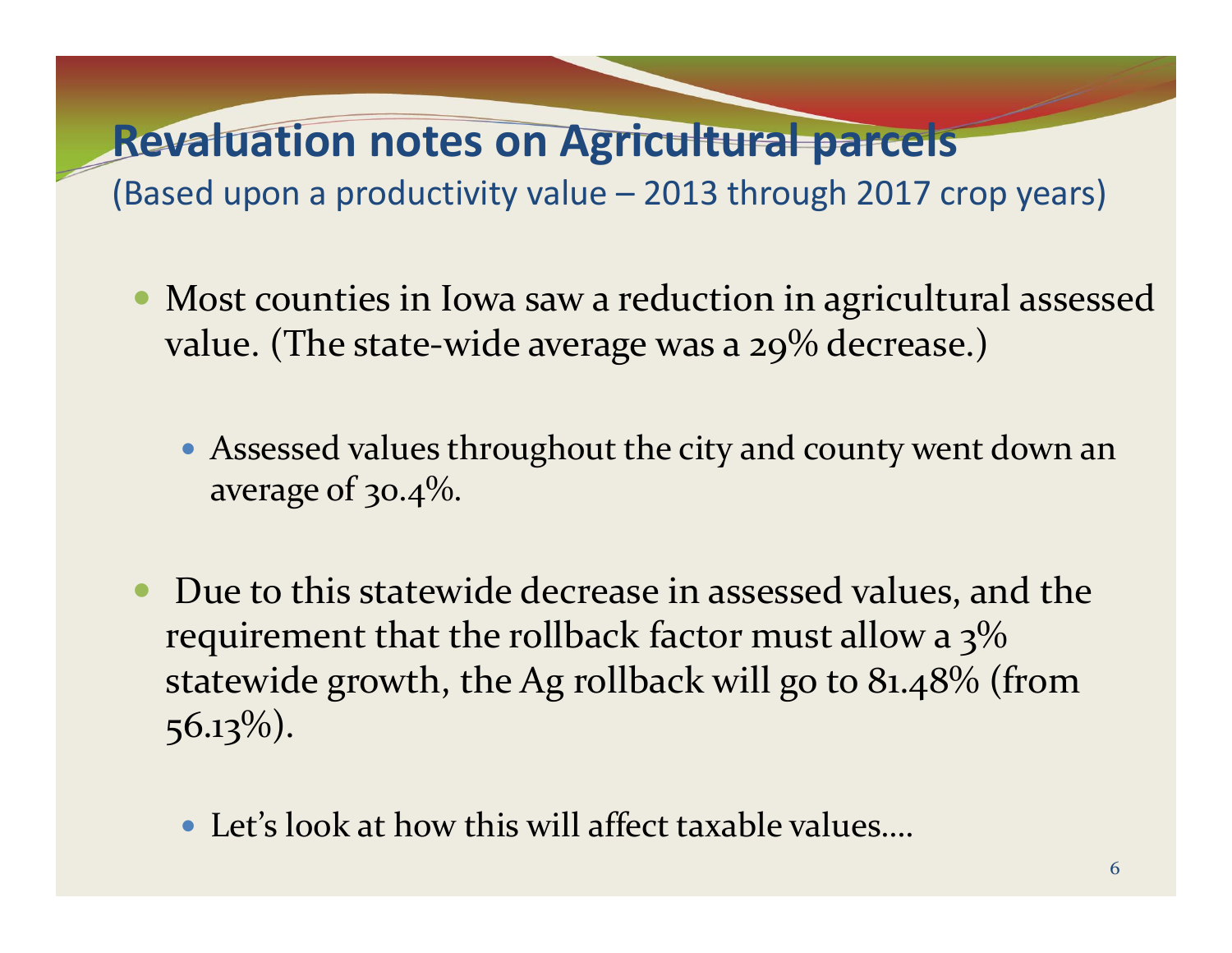**Agricultural parcels ‐** (Based upon a productivity value – 2013 through 2017 crop years)

Taxable value calculation example

|             | Assessed value | <b>Rollback</b> | Taxable value |
|-------------|----------------|-----------------|---------------|
| Last year   | 100,000        | .561324         | 56,132        |
| This year   | 69,640         | .814832         | 56,744        |
| % of change | $-30.4\%$      | $+45.2\%$       | $+1.1\%$      |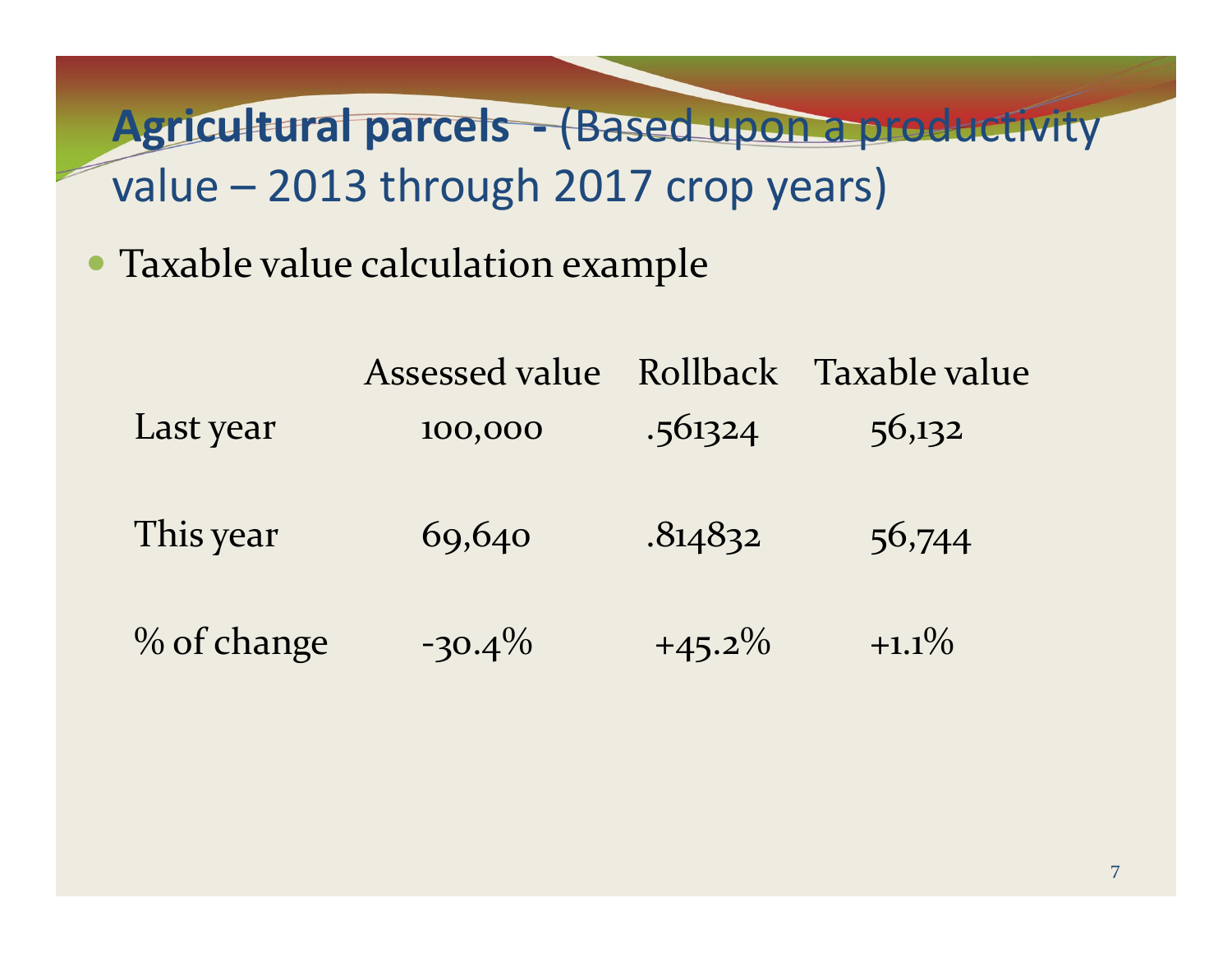#### **Revaluation notes on Multi‐Residential**

Consists of apartment buildings, manufactured home parks, and nursing homes properties. It also includes areas in commercial buildings used for apartments (typically the second floor of a downtown retail building.)

- $\bullet$ Inside DBQ assessed value increases averaged 18.9%.
- $\bullet$ Outside DBQ assessed value was increased by 17%
- 0 • This year, Multi-Residential parcels will receive a 71.25% rollback factor. Last year the rollback was 75% which represents a 5% decrease in the taxable value for parcels with this classification.
- 0 Unlike the Residential and Agricultural rollbacks which are based on limiting real world taxable value growth to 3%, the Multi ‐Res rollback is set by statute and will continue to go down 3.75 percentage points each year.
- 0 This reduction in taxable value is unreimbursed by the state.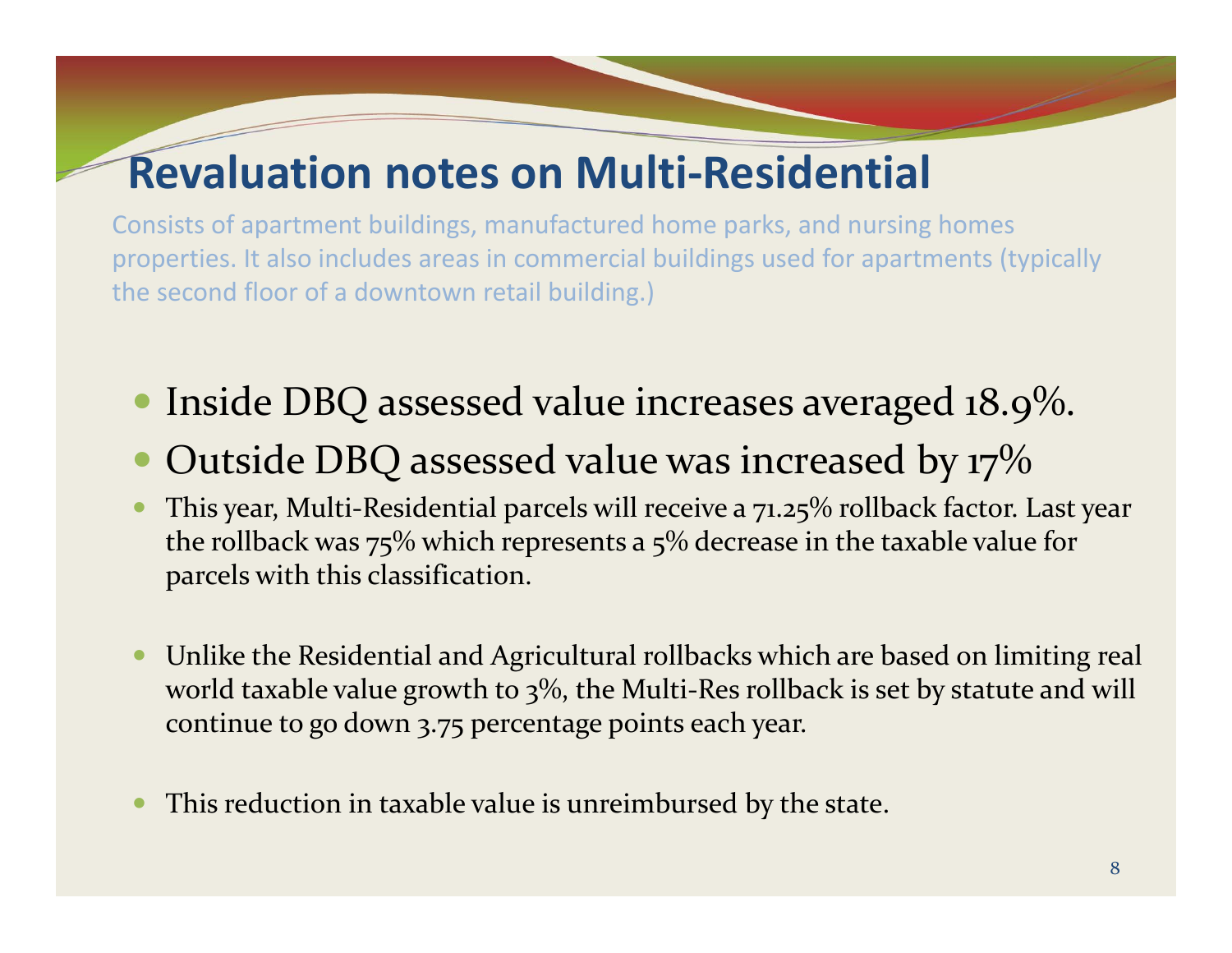### **Multi‐Residential parcels**

Taxable value calculation example

|             | Assessed value |        | Rollback Taxable value |
|-------------|----------------|--------|------------------------|
| Last year   | 100,000        | .75    | 75,000                 |
| This year   | 118,000        | .7125  | 84,075                 |
| % of change | $+18\%$        | $-5\%$ | $+12.1\%$              |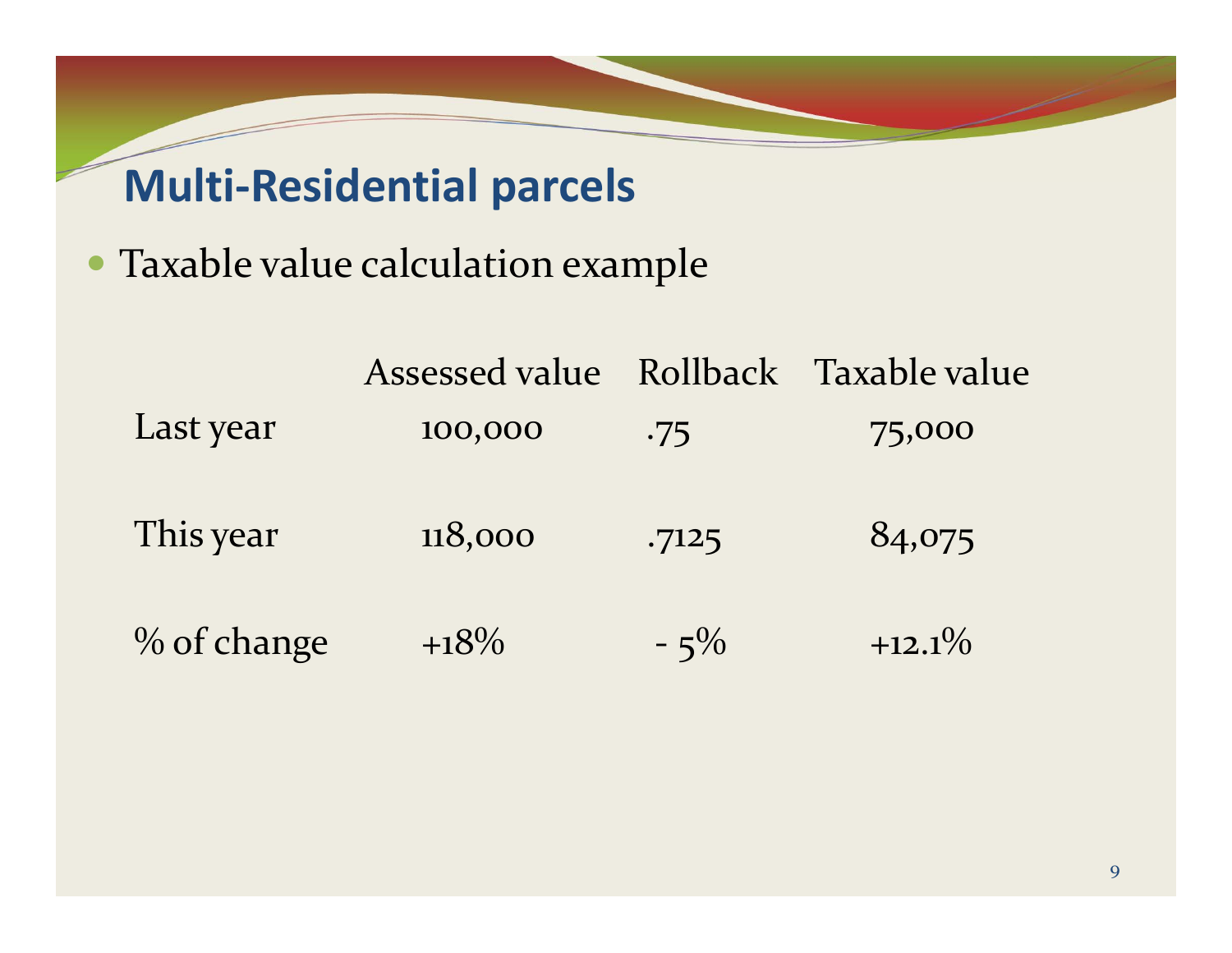#### **Revaluation notes on Industrial parcels**

- $\bullet$  On industrial parcels, there were no widespread assessed value changes, only parcel specific changes.
- $\bullet$  The rollback factor on this classification remains at 90%, with the state reimbursing most of the difference between the 90% and the historical 100% factor.
	- The statewide funding for the 10% backfill is frozen at the level from <sup>2015</sup> (4 years ago). Due to statewide growth in value, the current reimbursement is only funded at 87.25% of the total amount requested. Legislation this year should be monitored for phase out on this reimbursement to local government.
	- Last year the county received \$ 832,015 in reimbursement from all classes.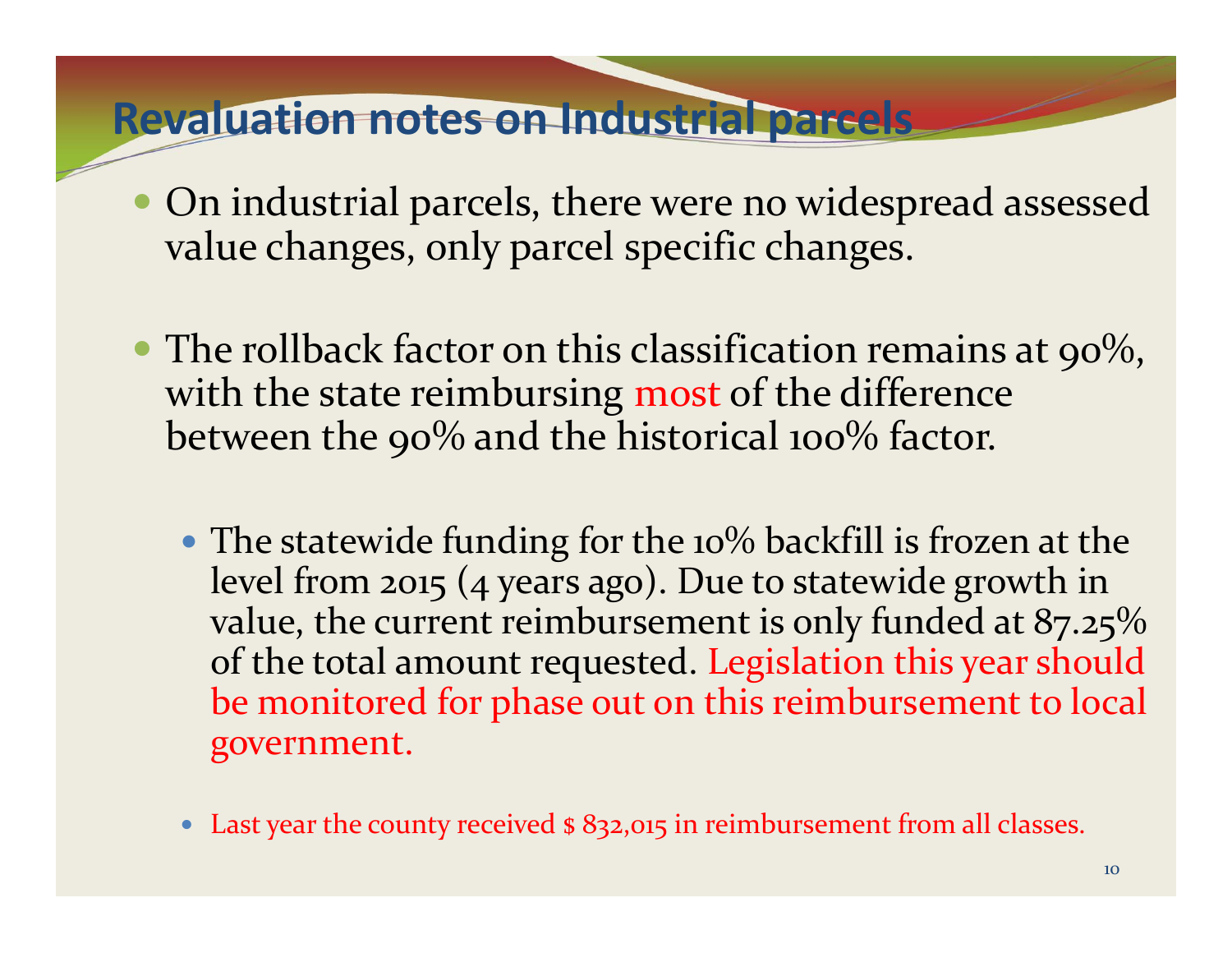#### **Revaluation notes on Commercial parcels**

- $\bullet$ Inside DBQ assessed values were increased an average of 2.5%.
- $\bullet$  Outside DBQ, parcels in this class had an overall 5.1% increase in the assessed value due to revaluation.
	- Most land values saw increases of 30%. Building value changes varied widely.
- $\bullet$ Like last year, the rollback factor remains at 90%, with the state reimbursing most of the difference between the 90% and the historical 100% factor.
- $\bullet$ The reimbursement discussion/concerns for this classification is the same as Industrial.
- 0 Dual classification: Around 330 parcels have some value assessed as Multi ‐ Residential and some value assessed as Commercial. Tax changes on these parcels will be determined by the value in each classification.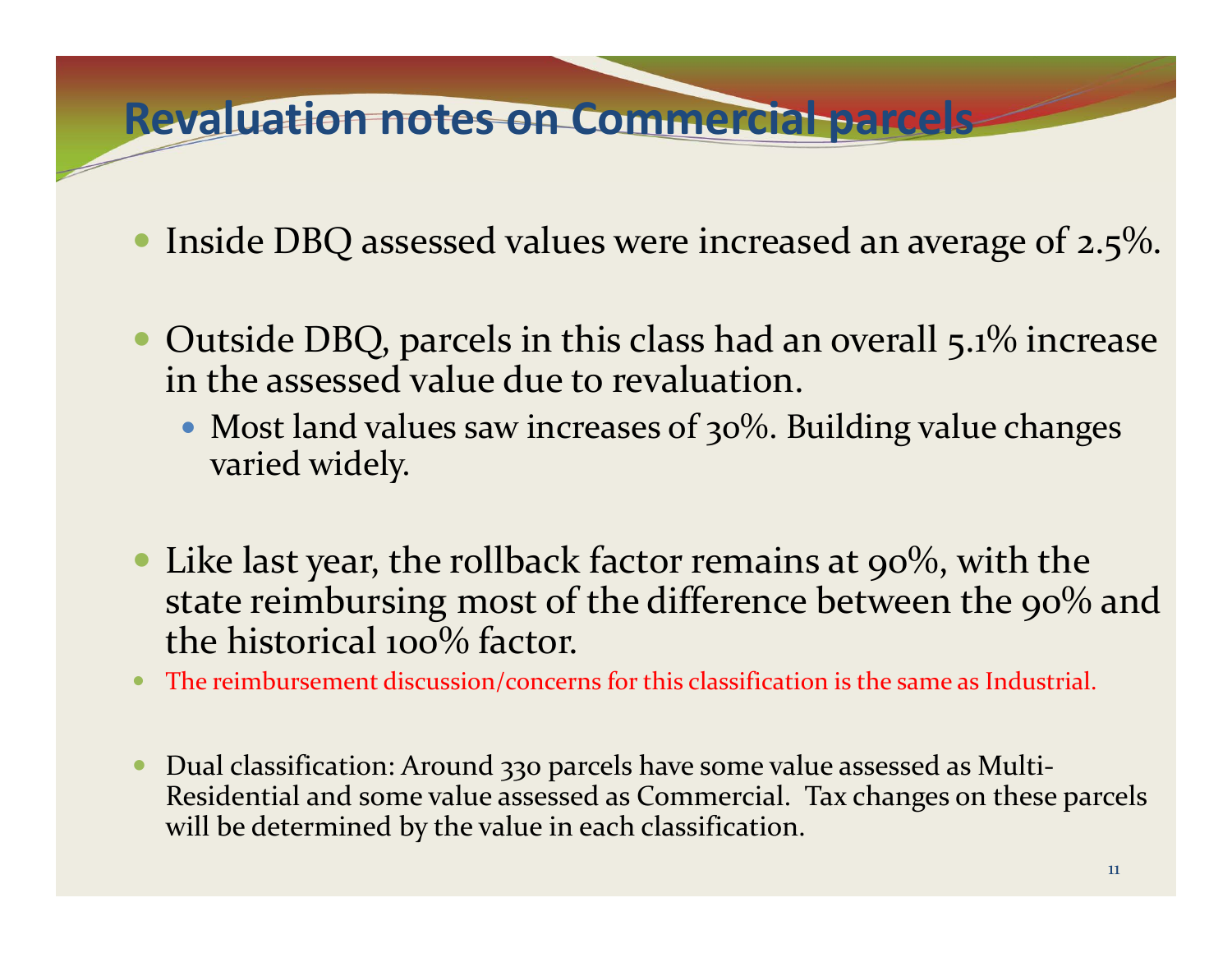## 2019 Overall Assessed Value Changes…

- Agricultural County & City:  $-30.4\%$
- Residential & Ag Dwellings Dubuque City: +4.6%
- Residential & Ag Dwellings Rest of the County: +7.1%
- Multi-Residential Dubuque City: +18.9%
- $\bullet$ • Multi-Residential – Rest of the County: +24.6%
- Commercial Dubuque City: +2.5%
- Commercial Rest of the County: +6.1%
- $\bullet$ Industrial – Dubuque City: no change
- $\bullet$ Industrial – Rest of the County: no change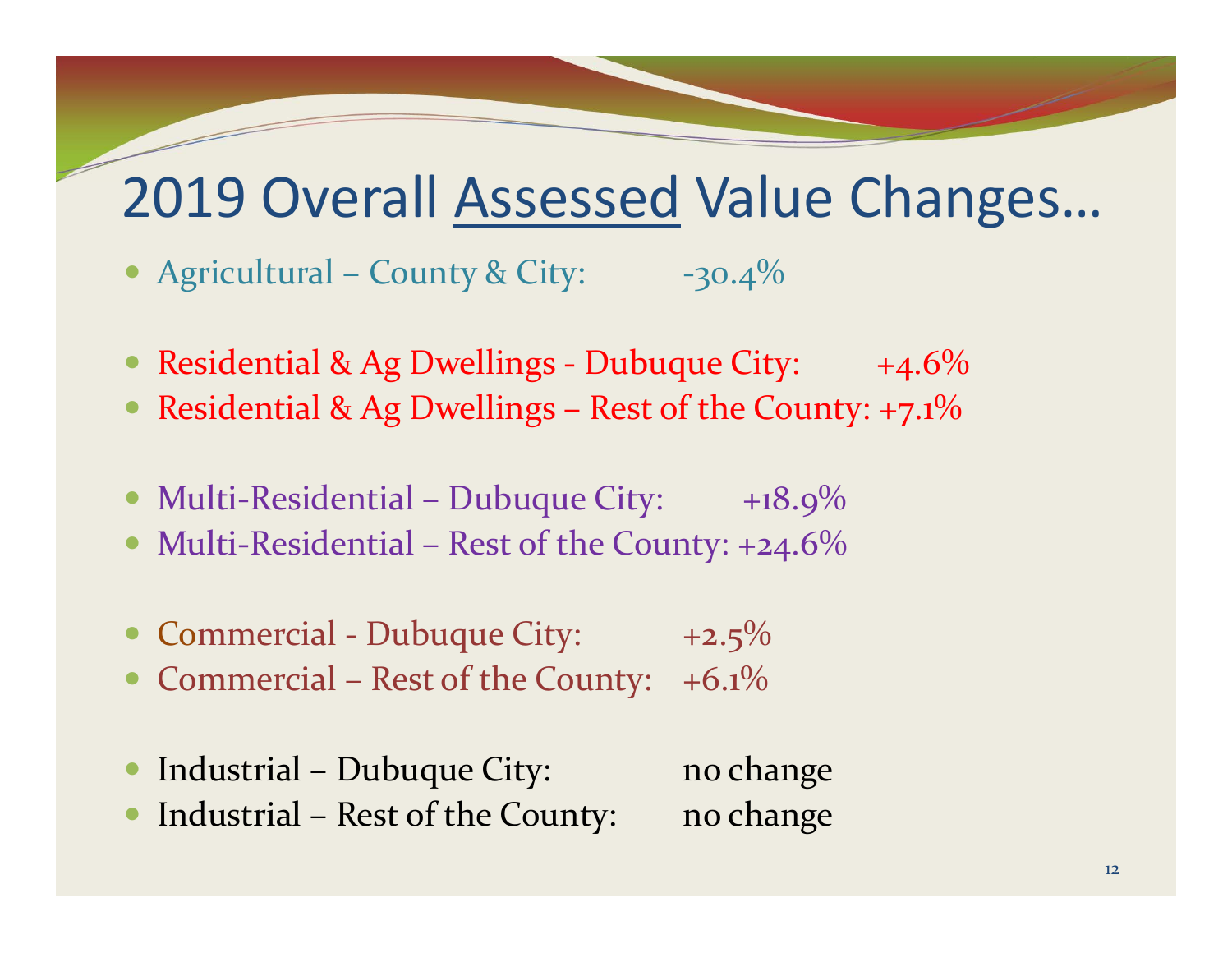#### *Assessed* Value added for 2019 due to **new construction**

(Partially Exempt and properties in TIF Districts are included)

|                                                                                                                                  | (Partially Exempt and properties in TIF Districts are included) |                     |              |  |  |
|----------------------------------------------------------------------------------------------------------------------------------|-----------------------------------------------------------------|---------------------|--------------|--|--|
|                                                                                                                                  | <b>Dubuque City</b>                                             | <b>Other Cities</b> | <b>Rural</b> |  |  |
| Agricultural                                                                                                                     | $\overline{0}$                                                  | 21,080              | 1,393,320    |  |  |
| <b>Ag Dwellings</b>                                                                                                              | $\overline{0}$                                                  | $\overline{0}$      | 3,614,210    |  |  |
| <b>Residential</b>                                                                                                               | 22,052,960                                                      | 23,682,810          | 19,628,218   |  |  |
| Multi-Res                                                                                                                        | 61,221                                                          | 5,550,870           | 19,997       |  |  |
| Commercial                                                                                                                       | 11,805,007                                                      | 2,772,563           | 2,402,699    |  |  |
| Industrial                                                                                                                       | 15,972,390                                                      | 1,729,460           | 397,900      |  |  |
| 2012 Net Change = 100,631,814<br>2017 Net Change = 113,995,853<br>2018 Net Change = 119,149,415<br>2013 Net Change = 123,180,299 |                                                                 |                     |              |  |  |
| 2014 Net Change = 90,594,497<br>2019 net change = 111,104,705<br>2015 Net change = 98,427,173                                    |                                                                 |                     |              |  |  |
| 2016 Net change = 96,573,740                                                                                                     |                                                                 |                     | 13           |  |  |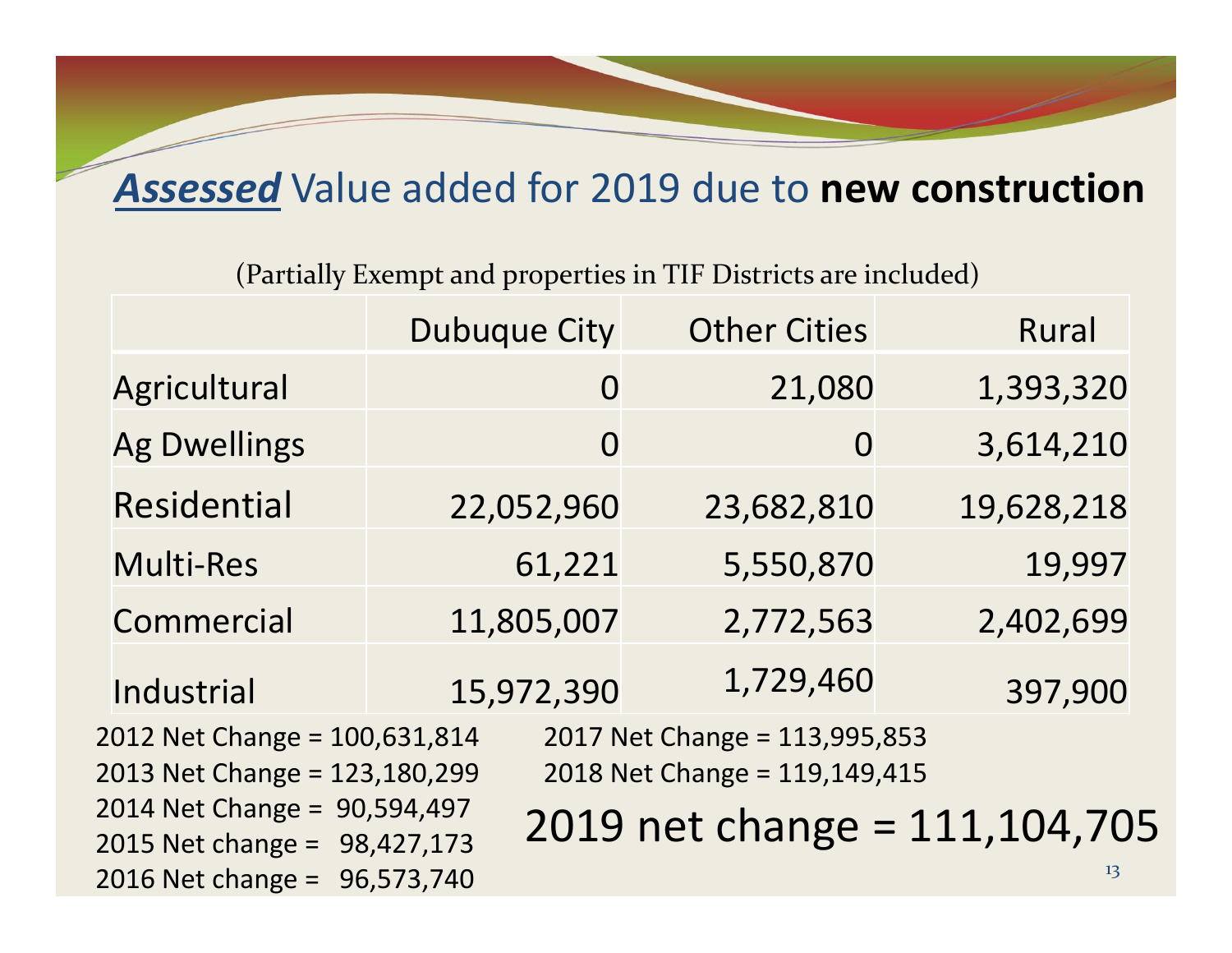## 7 Year review of taxable value changes

- $2012:$ 4.352 billion
- 2013: 2013: 4.564 billion +4.9%
- $\bullet$  2014: 2014: 4.619 billion +1.2%
- 2015: 2015: 4.875 billion +5.5%
- 2016 4.998 billion +2.5%
- 2017 2017 5.253 billion +5.1%
- 2018 2018 5.405 billion +2.9% • 2019 5.580 billion +3.2%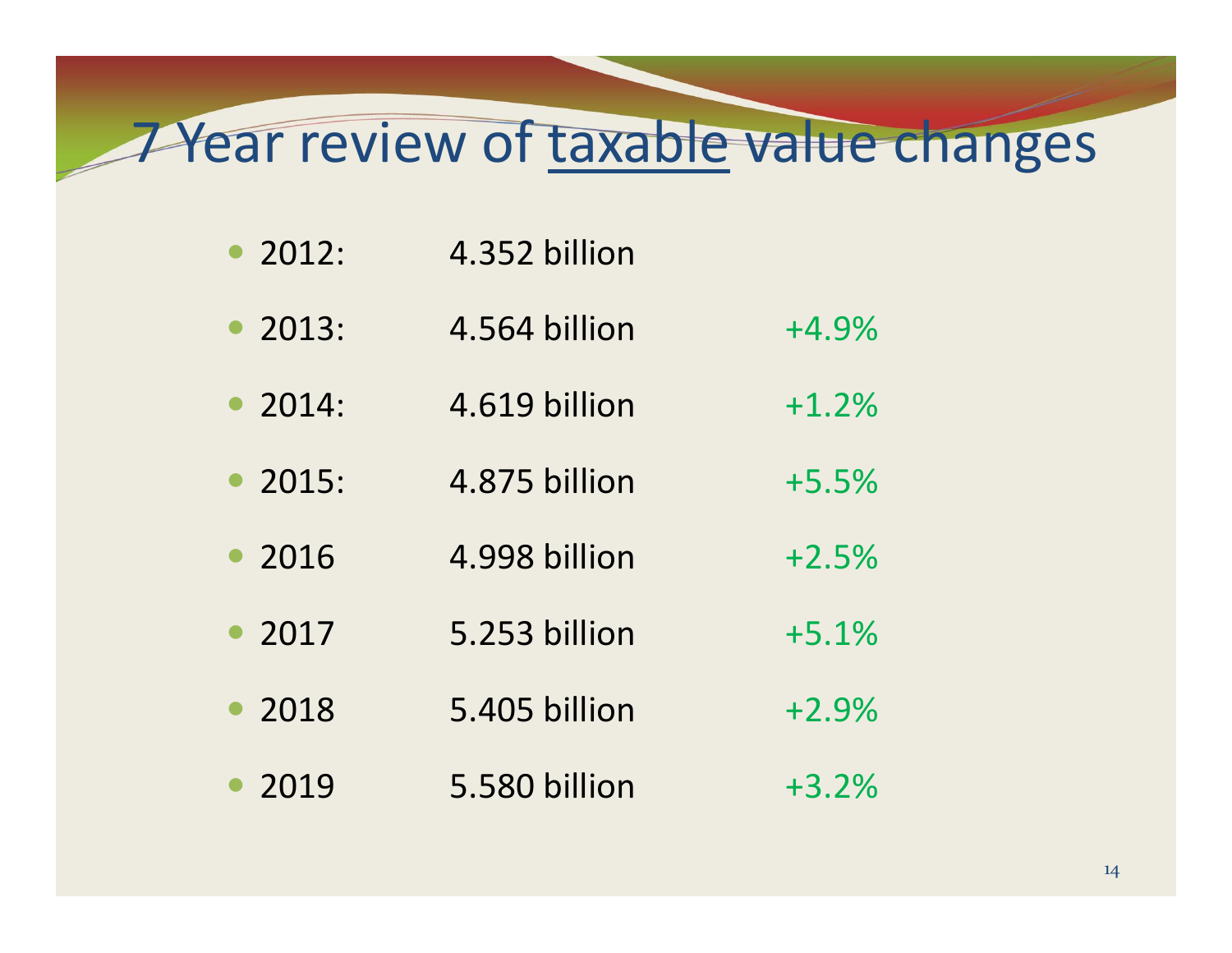### How much is re-directed to TIF?

- 2013: 496 million  $+15.9%$
- $2014:$ 2014: 475 million ‐4.2%
- 2015: 519 million  $+9.3%$
- 2016: 527 million  $+1.5%$
- 2017 2017 443 million ‐ 15.9%
- 2018 2018 488 million +10.2%
- 2019 2019 538 million +10.2%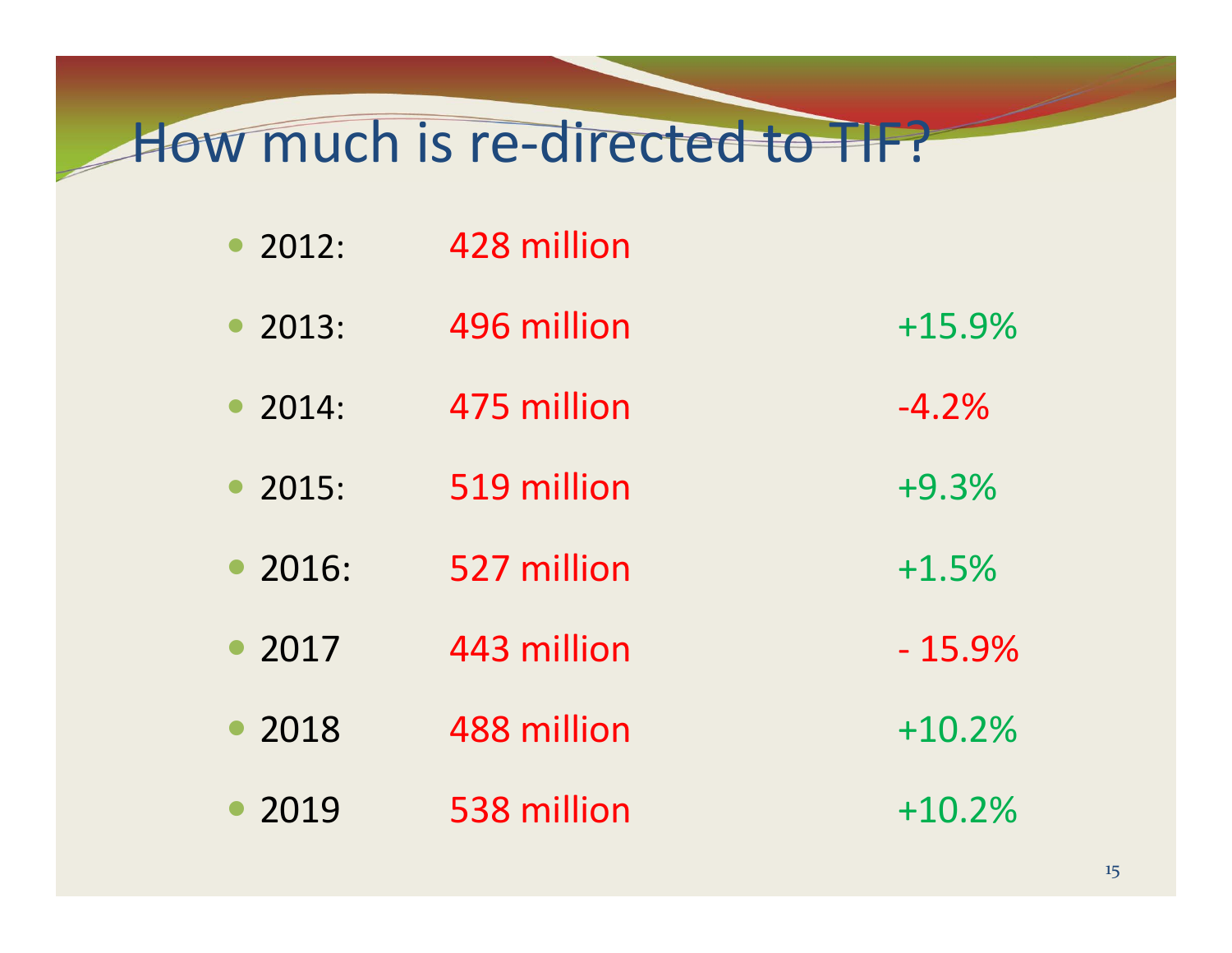# New Legislation – Senate File 634

- What it does:
	- Moves budget certification deadline from March <sup>15</sup> to 31
	- Prior to submission of the budget to the auditor, the board shall adopt a resolution establishing the total maximum property tax dollars (for both general and rural funds)
	- If new budget requests more **tax dollars** than previous year, add a statement telling the major reasons why an increase is being requested.
	- If the new budget requests more than 102% of the previous year **tax dollars**, <sup>a</sup> 2/3r<sup>d</sup> majority vote is required.
	- In addition to publishing in the newspaper, the proposed budget MUST also be posted to the county website.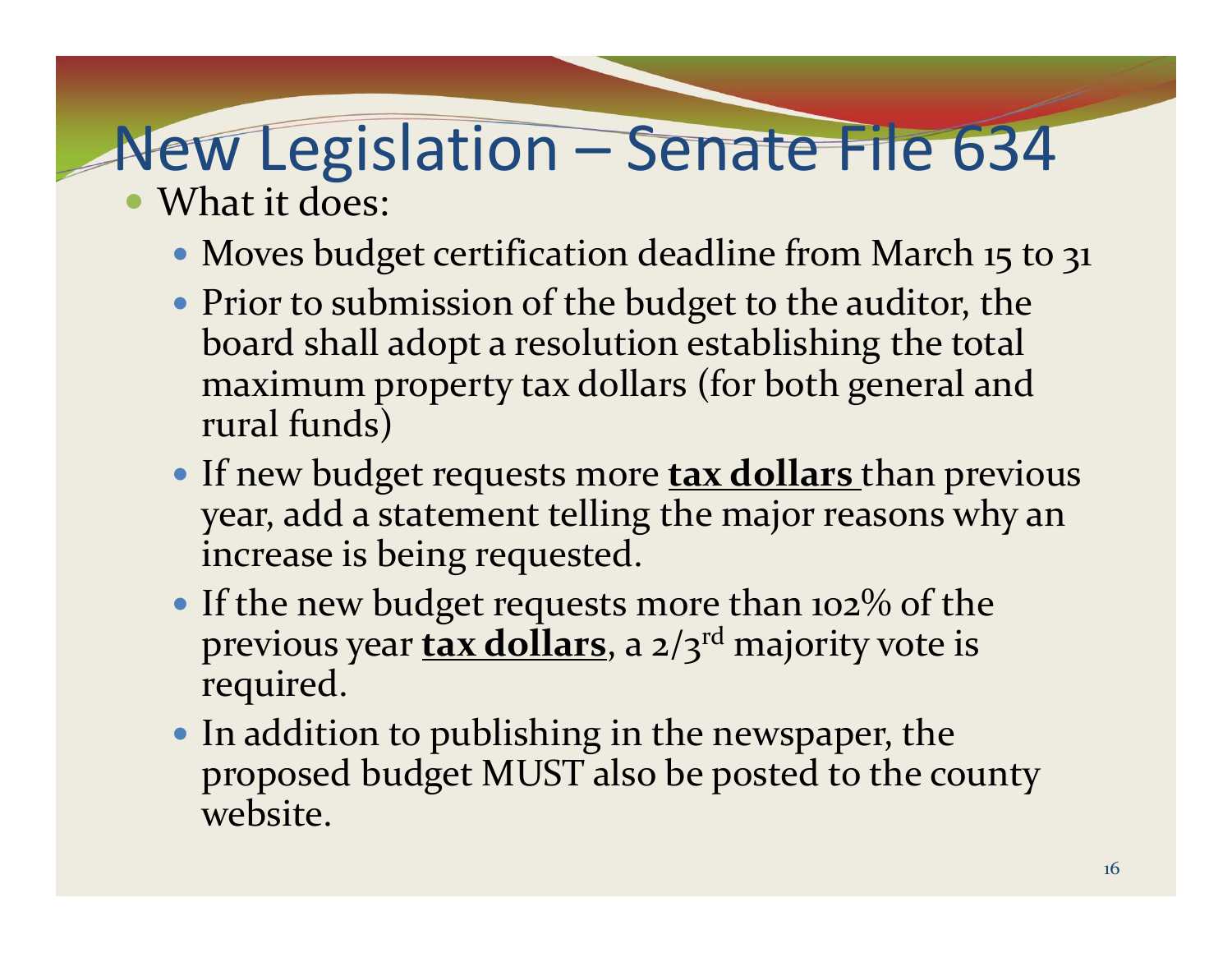# Looking forward... What to expect for real estate changes…

- Agricultural land and outbuildings are assessed on a productivity approach and are not directly tied to market value changes (increases or decreases).
- The <sup>2020</sup> assessments will keep the existing 2013 through <sup>2017</sup> crop year productivity. Our best estimate is that the rollback will go higher, and the taxable value will increase by 3% next year.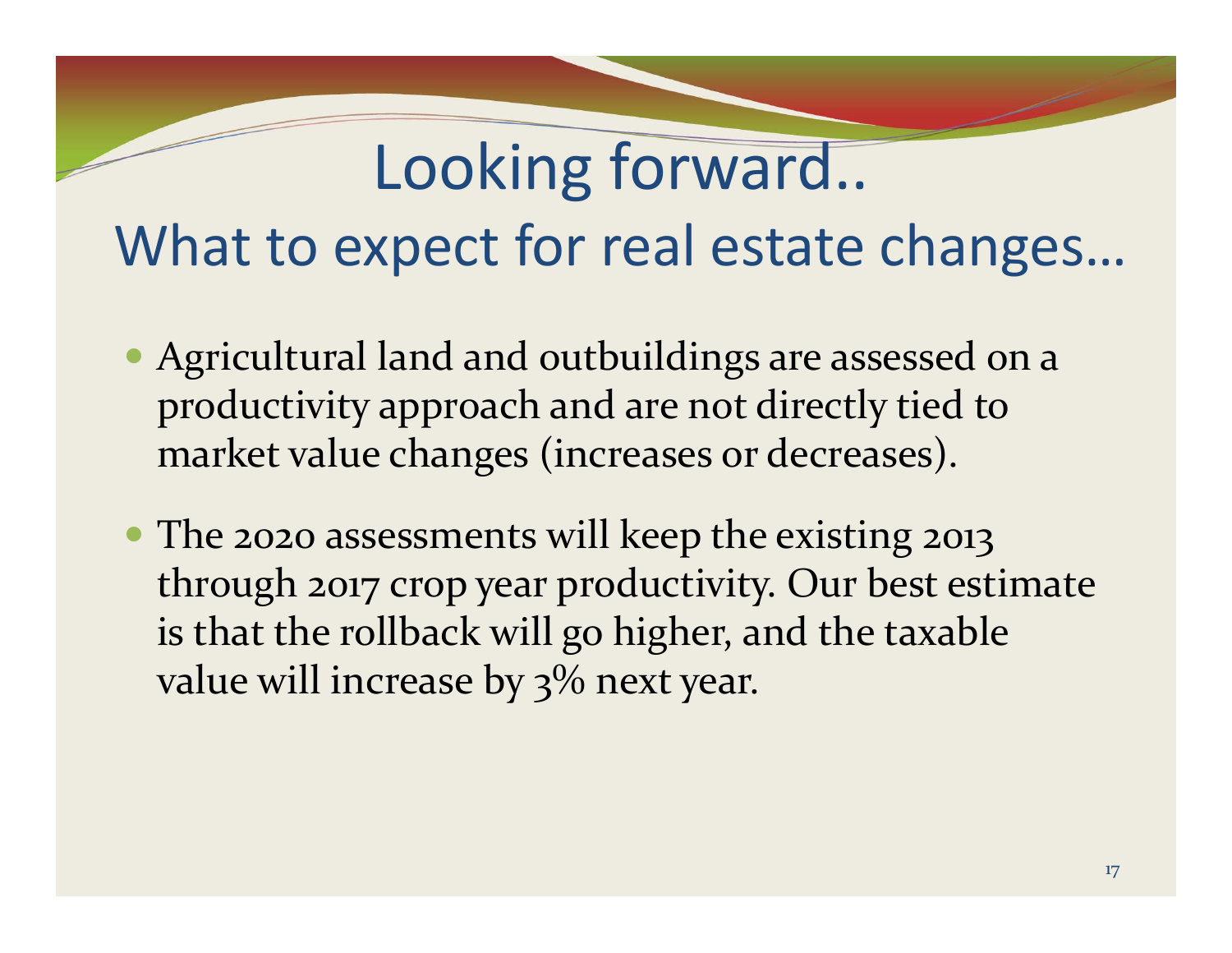## Looking forward..

## What to expect for real estate changes…

- 0 Residential:
	- $\bullet$ During 2019, our studies show market values have continued to increase. Our information shows that inside Dubuque selling prices have risen an average of  $4.8\%$ , and outside Dubuque by 3.4 %. Our current assessments are running too low by 8.1% and 6.4% (respectively).
	- $\bullet$ • Between 2018 & 2019, the number of homes sold was down  $9\%$
	- $\bullet$ The East Central Iowa Association of REALTORS<sup>®</sup> reported similar findings last The East Central Iowa Association of REALTORS® reported similar findings last<br>week. In that press release, they reported that while the number of homes sold was down, actual selling prices were up 4.25% between <sup>2018</sup> and 2019.
	- These market changes will be monitored during the <sup>2020</sup> calendar year and 1/1/2021 assessed values will be increased if the current trend continues.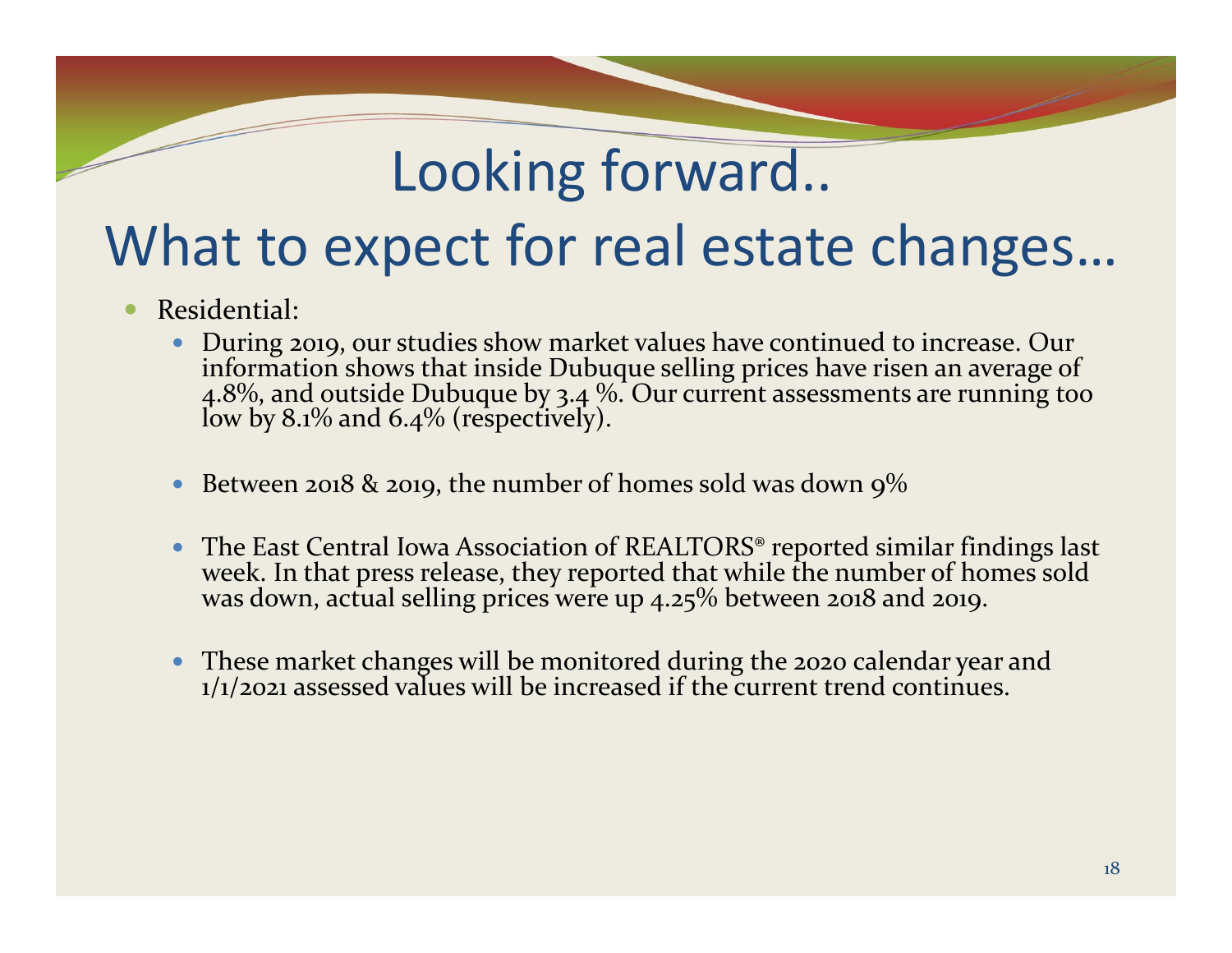## Looking forward..

## What to expect for real estate changes…

- $\bullet$ **Commercial** 
	- The next reassessment will happen for 1/1/21 and no widespread changes will be made for the <sup>2020</sup> assessments.
	- $\bullet~$  During 2019 there were 30 sales inside Dubuque that showed a 94% assessment level. Outside Dubuque, 9 sales shows a 93% assessment level.
	- The number of sales show a reasonably active market and current<br>trends indicate a need for assessment levels to be increased slight indicate a need for assessment levels to be increased slightly to align with current sale prices.
	- The Iowa Department of Revenue has started a new method of measuring assessment levels using "confidence interval" calculations. We will be using the results of this new study in conjunction with recent sales from <sup>2020</sup> to be more surgical in our assessment changes for 2021.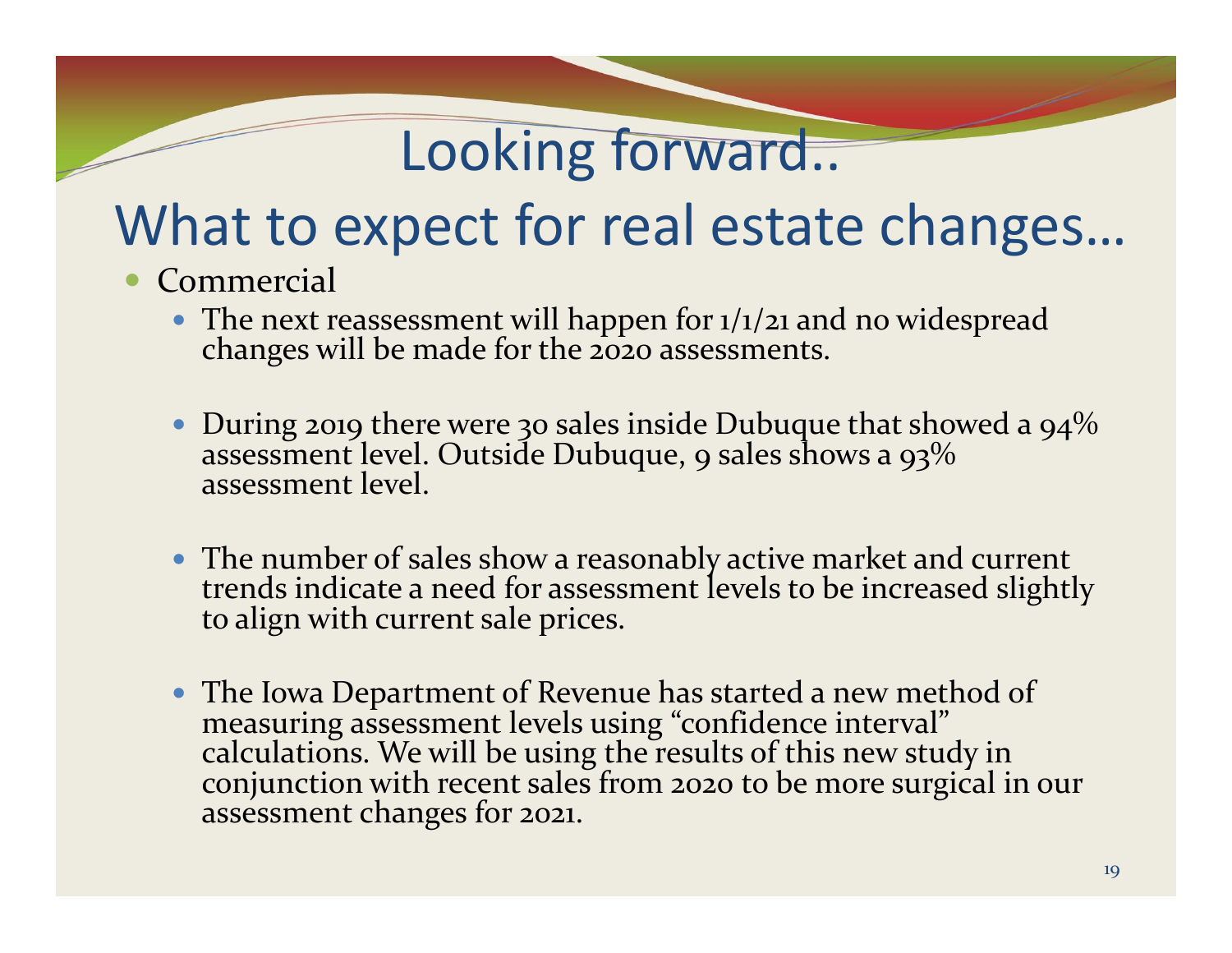# Looking forward.. What to expect for real estate changes…

#### • Multi-Residential:

- Sales have continued to increase in the classification too. Even with the large assessment increases last year assessment levels are still too low and most will likely need to be increased for 2021.
- Over the past year inside Dubuque there were 25 sales and the assessment level was 94%. Outside of Dubuque, there were <sup>11</sup> sales showing an assessment level of 82%.

#### $\bullet$ Industrial:

 Our market prediction for industrial parcels is unchanged from last year and we feel the market value for these properties remains stable. Properties that are vacant do sell, but at discounted prices. Buildings over 200,000 sq. ft. have a longer marketing time as there isn't a steady demand for that size of structure.